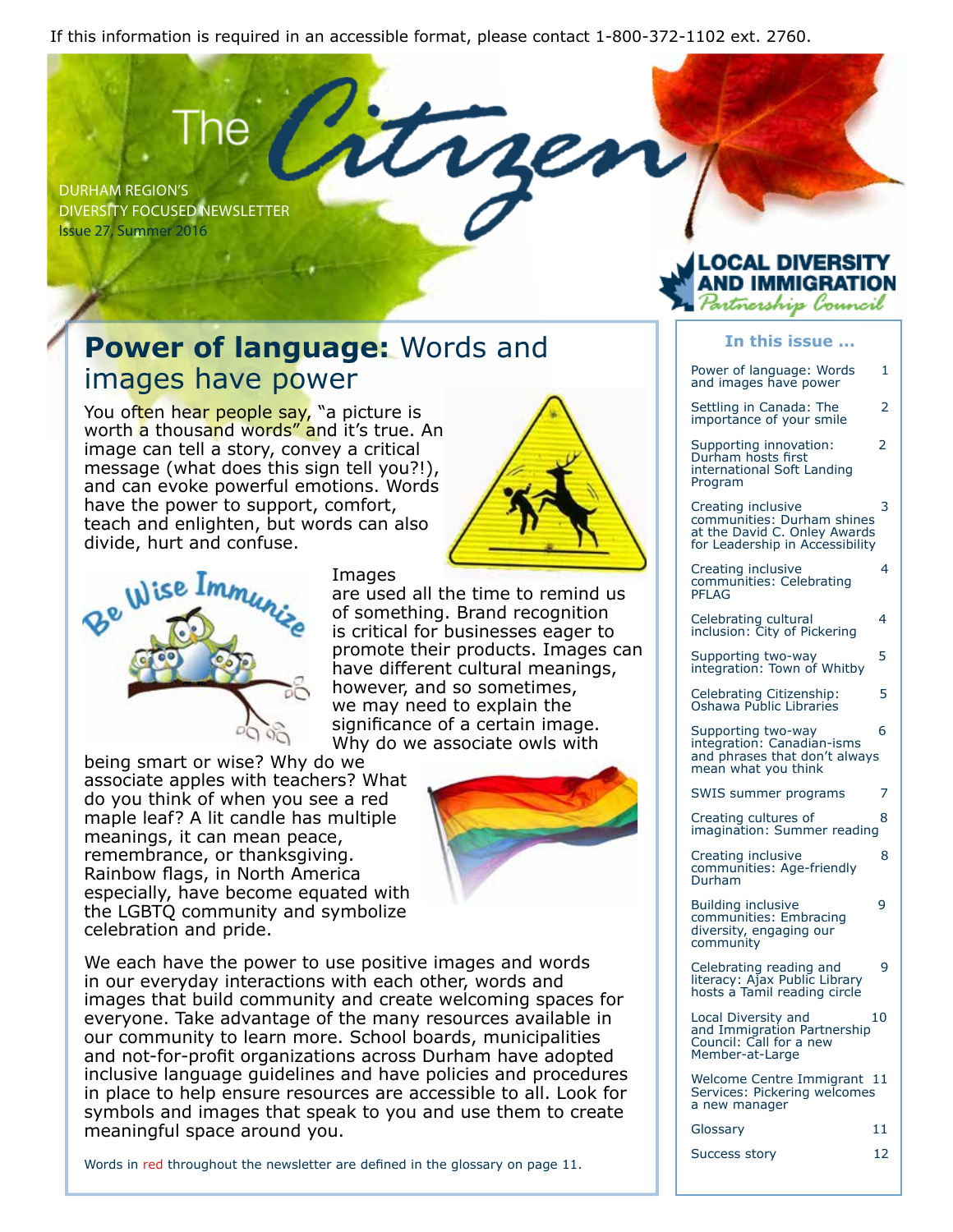#### **Settling in Canada:** The importance of your smile



Why is your oral health important? In Canada, good oral health refers to the health of your teeth and mouth and is important for all ages. Maintaining good oral health is necessary for keeping your teeth free from cavities and preventing gum disease that can lead to serious infection and pain. Pain can result in loss of sleep, difficulty eating and can impact a child's ability to learn and attend school. Healthy smiles last a lifetime and improve your chances of success in work and other areas of your life.

Have you heard about Healthy Smiles Ontario (HSO)? If you are a new resident to Ontario, you may not know the province has a dental program that your child may be eligible for. The program is called Healthy Smiles Ontario (HSO) and provides free preventive, routine, and emergency dental services for children and youth aged 17 and under from low-income households. The program includes regular visits to a licensed dental provider and covers the costs of treatment including: check-ups, cleaning, fillings, x-rays, scaling, and urgent or emergency dental care.

To enroll in HSO, please call 1-844-296-6306 or visit Ontario.ca/healthysmiles. For more information or assistance with enrollment, please contact the Durham Region Oral Health Division at 905-723-1365 ext. 4569 or visit durham.ca/oralhealth.

#### **Supporting innovation:** Durham hosts first international Soft Landing Program



In May, Spark Innovation Centre hosted five Brazilian companies for an International Soft Landing "Touchdown" Program created in partnership with the Region of Durham's Economic Development team. The companies learned all about doing business in Canada from Spark's advisors and partners, and about the numerous resources available in Durham Region.

The program focused on providing emerging and earlier stage innovative companies the opportunity to learn about doing business in Canada. The program is comprised of in-depth workshops focusing on key areas including marketing, sales, legal, intellectual property, financial and human resources.

A networking event offered an opportunity for the Brazilians to meet with local start-ups and discuss business opportunities. The companies took part in a full-day bus tour of the Region, which highlighted some of the local attractions and what it would be like to live, work and play in the Region. Participants learned about real estate, the rental market, local projects, and large Durhambased companies while checking out the beautiful waterfronts and thriving communities. The week ended with a great showcase of all that Durham Region has to offer.



For information on the Spark Centre, visit www.sparkcentre.org. For more information about doing business in Durham Region, visit www.investdurham.ca.

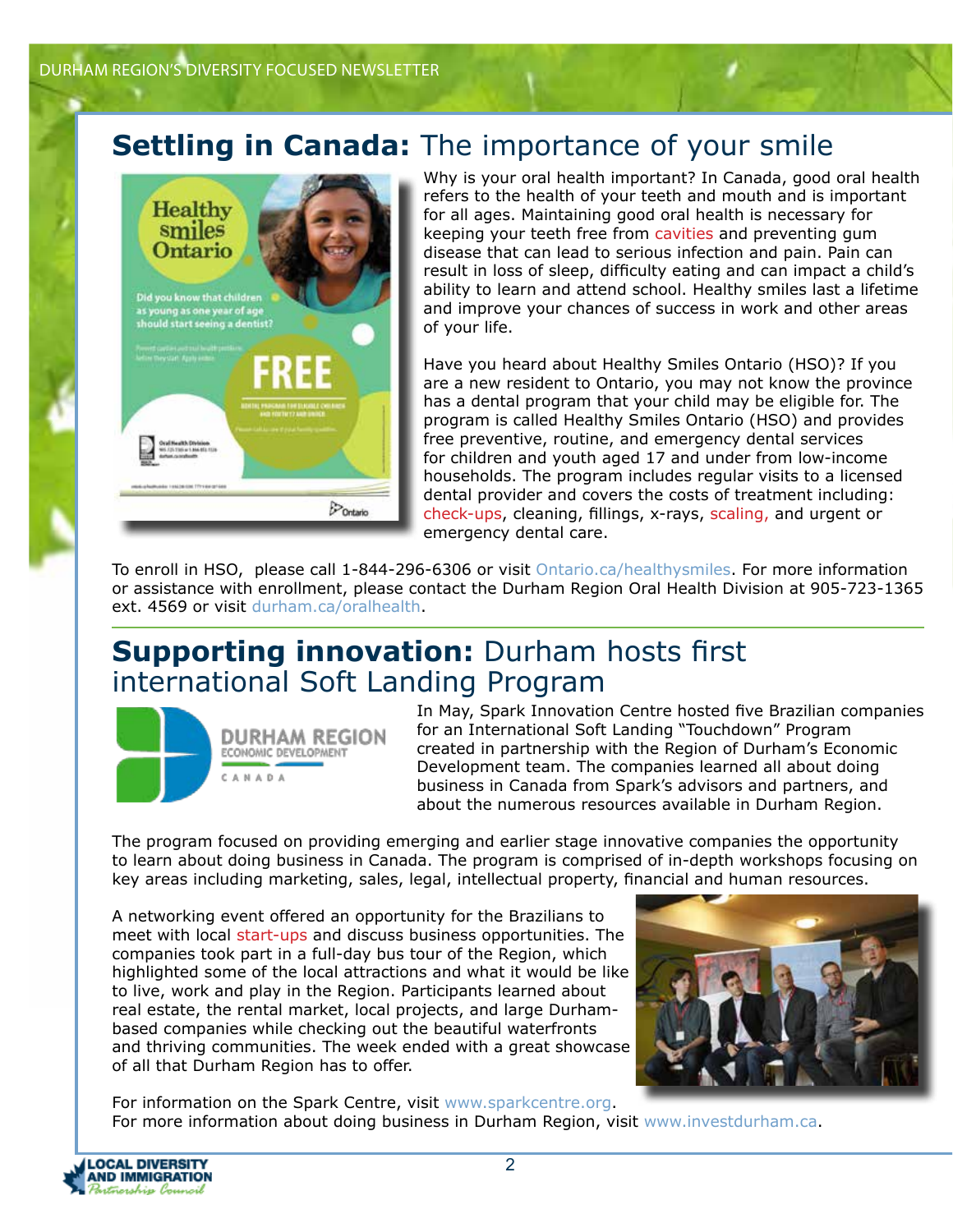#### **Creating inclusive communities:** Durham shines at the David C. Onley Awards for Leadership in Accessibili the David C. Onley Awards for Leadership in Accessibility

All of Durham should be incredibly proud of the incredible agencies, individuals and collaborations that<br>have been awarded the 2016 David C. Onley Awards for Leadership in Accessiblity. An amazing FOUR have been awarded the 2016 David C. Onley Awards for Leadership in Accessiblity. An amazing FOUR out of ELEVEN awards went to Durham. A huge congratulations to everyone involved in the initiatives listed below (and thank you!).

**Champion Award: Abilities Centre:** The Abilities Centre opened its doors in 2012 with a commitment to promoting inclusion and enriching the quality of life for people of all ages and abilities. Four years later, it continues to raise the level of discussion, policies and practices on accessibility in Durham region and beyond. Recognized as a Community Hub, the Centre serves local, national and international communities by providing resources and research tools that promote inclusivity and accessibility. Staff have helped members follow their passions, explore their creativity and connect with their community.

**Champion Award: Durham Region Employment Network:** Since 1993, the Durham Region Employment Network (DREN) has been committed to making workplaces and hiring processes accessible to people of all abilities. They have created a network of 35 community organizations that share leads, research best practices, and boost business awareness. DREN's awards programs and conferences inspire local businesses to expand their talent pool and increase inclusion. Their website brings thousands of job seekers together to find opportunities and services tailored to their skills and needs, making employment more accessible and achievable across the region.



The Citrae



**Champion Award: Durham Region Police Service:** 

The Durham Region Police Service is dedicated to helping children with disabilities participate in sports, while promoting accessibility in the community. For the last 31 years, they have partnered with the **City of Pickering,** the **Campbell Children's School,** the **Grandview Children's Centre** and now the **March of Dimes** to host the annual Durham Regional Police Children's Games. This popular event gives local youth with disabilities the chance to discover new inclusive sports, challenge and overcome barriers, and participate as organizing volunteers.

**Employee Engagement Award: Mark Wafer, Ashburn:** Mark Wafer is a tireless advocate, employer and champion of people with disabilities. For more than 20 years, he has engaged businesses, labour organizations and government to improve employment opportunities for people with disabilities. Mark practices what he promotes, having hired more than 130 people with disabilities. His message that inclusion is good for business has resonated across the country, making him sought after as a keynote speaker. One of his initiatives to educate businesses about the benefits of inclusive hiring resulted in jobs for more than 1000 people over six years.

For more on the awards, visit news.ontario.ca/medt/en/2016/06/ontarios-david-c-onley-awardrecipients.html.

In Durham and Ontario, differences are celebrated, respected and accommodated. It is important to know, as newcomers settle and learn to understand Canadian society, that discrimination based on a person's ability, is not only illegal but is socially unacceptable and is not tolerated.

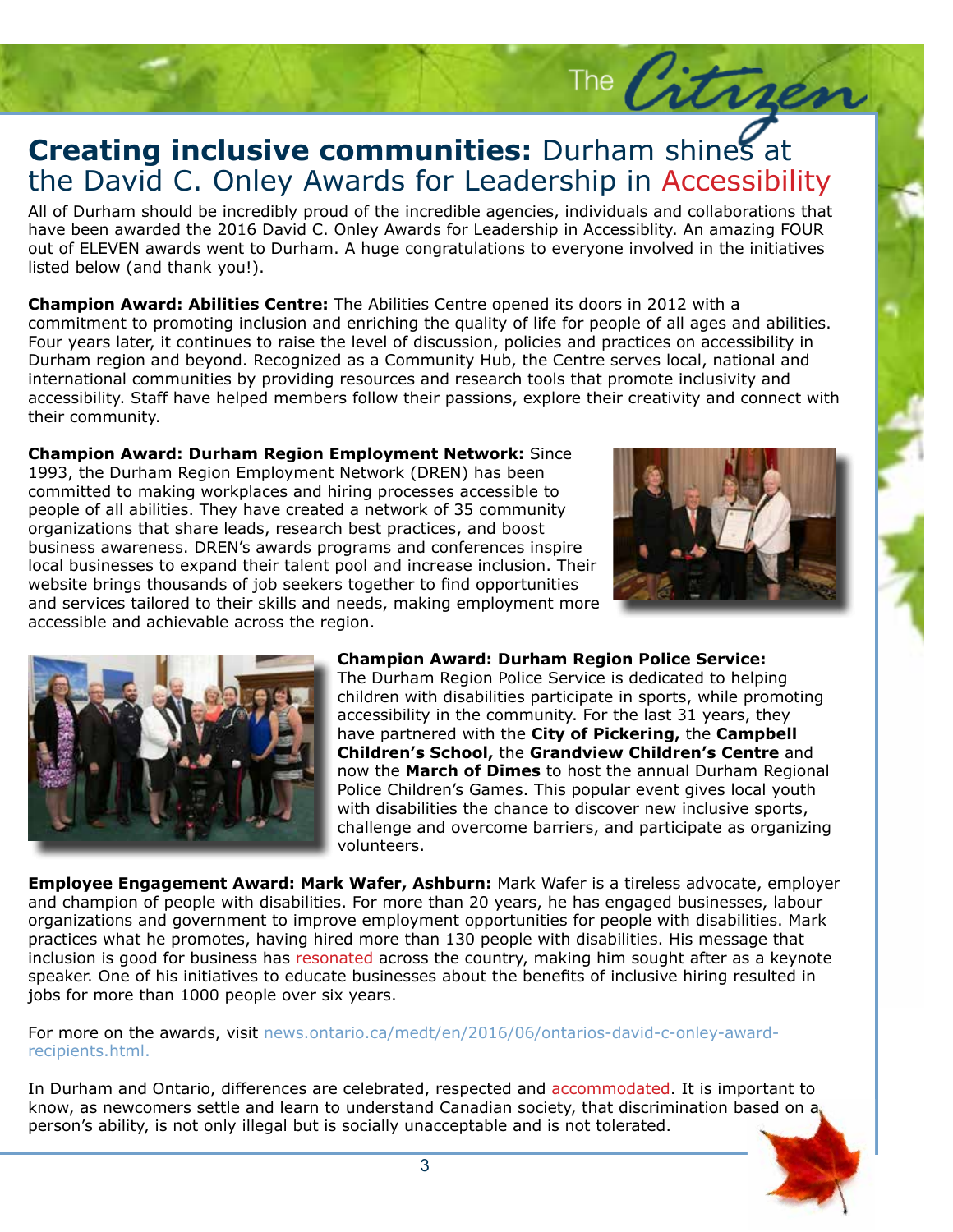## **Creating inclusive communities:** Celebrating PFLAG



Many communities across Canada celebrate Pride over the summer months. Pride is an opportunity for the Lesbian, Gay, Bisexual, Transgender and Queer/Questioning (LGBTQ) community to come together (with friends, family and allies) to celebrate acceptance and advances in the rights of the LGBTQ community. It is also a time to remember that in

many parts of the world, people who are LGBTQ are targeted and live in fear and shame. During Pride, we honour those who continue to fight for LGBTQ rights. We are proud that in Canada we do not need to hide who we are and can live openly with equal rights. This is not to say that discrimination doesn't exist in Canada, it does but there are many safe and positive spaces where each person can live their authentic selves.

PFLAG is an organization that provides support to the parents, friends and allies of the LGBTQ community, as well as supporting LGBTQ community members themselves. One of the newest PFLAG chapters is in Peel Region and it is unique in its focus on the South Asian community. Vijay and Sushma Agarwal founded PFLAG Peel in response to their own son coming out and the cultural stigma the family faced within their own community. They find that many in the community remain silent about LGBTQ family members but argue that education and awareness are key to acceptance by families and the wider community. Sushma has also written a book about her family's coming out journey. PFLAG Peel provides education and awareness as well as a safe place for individuals who may be questioning their own sexuality or sexual or gender identity. You can find out more about PFLAG Peel through their Facebook page at www.facebook.com/PFLAGPeelRegion.



PFLAG Durham is an important part of the Durham community, providing training and support for organizations and individuals and families. For more information about PFLAG Durham, visit www.pflagdurhamregion.ca.

## **Celebrating cultural inclusion:** City of Pickering



The City of Pickering has struck a new Cultural Advisory Committee (CAC). This group will assist with the implementation of the City of Pickering Cultural Strategic Plan. The plan identifies strategic directions for policy, investment, partnerships and programs for the next 10 years. The Committee is made up of community organizations, stakeholders, and members of

the public. In 2016, the CAC will focus on providing feedback to staff on heritage promotion, a new community event toolkit, and public art development.

Bring your lawn chair and find a place at Pickering's annual Summer Concerts Series. Concerts take place two times each week. Sundays from 2 to 4 p.m. in Esplanade Park (behind Pickering City Hall), and Thursdays from 7 to 9 p.m. in Millennium Square (bottom of Liverpool Road). Concerts kickoff on July 7, and continue through Aug. 25. (No concert on Aug. 11). New in 2016, concert goers can enjoy a variety of games and activities provided at our Destination Pickering Tent. Activities include giant chess, Jenga, chalk drawing supplies and more. For full concert listings please visit www.pickering.ca/greatevents.



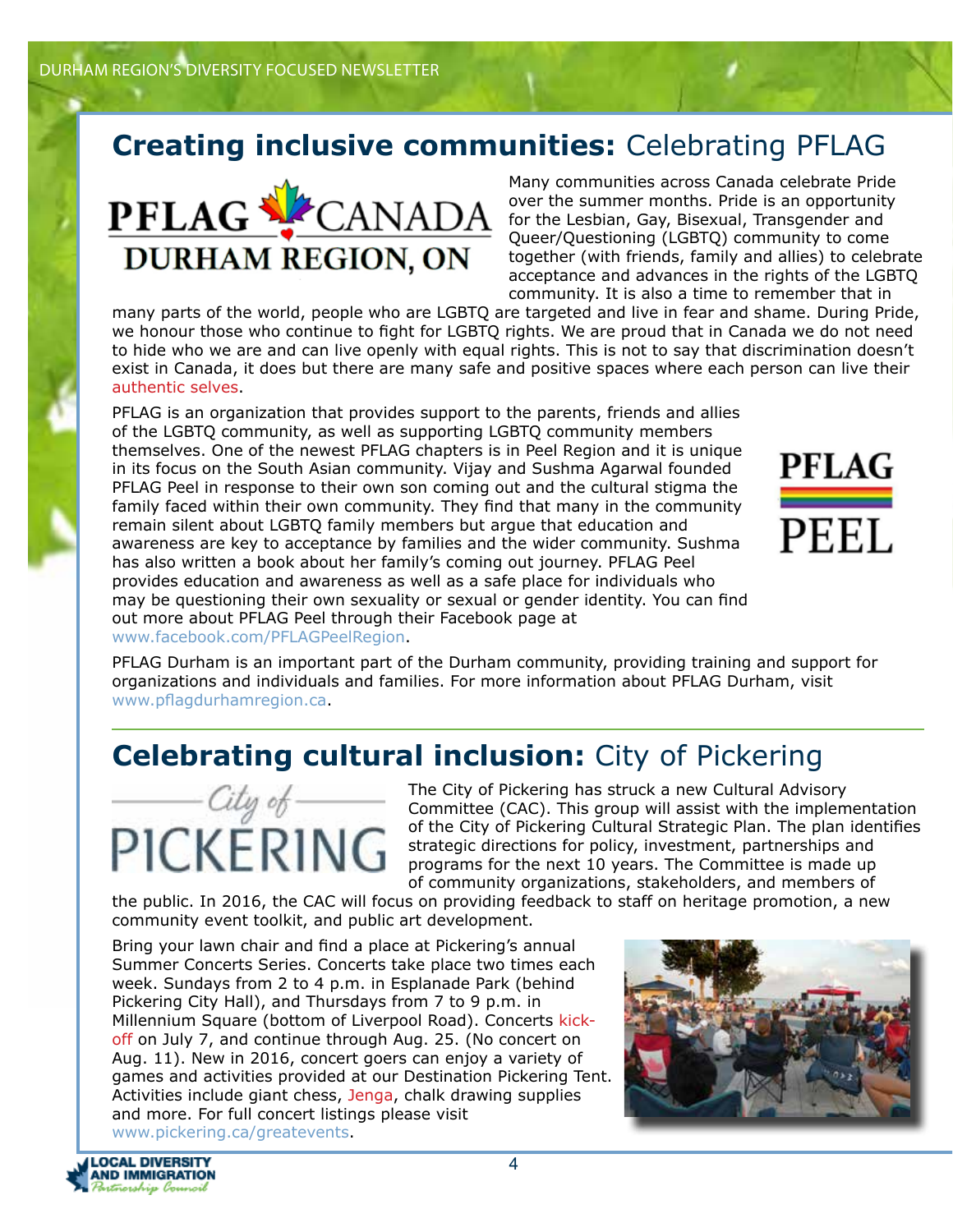#### **Supporting two-way integration:** Town of Whitby



The Town of Whitby's Ethno-cultural and Diversity Advisory Committee is hosting a number of programs and events this year to welcome newcomers and celebrate diversity through education and awareness. This summer, the Committee is launching the "Whitby Cultural Passport," which encourages families to explore Whitby and learn more about their community by completing the passport. Start exploring your community today and earn your "Whitby Cultural Passport!"

The Committee is also hosting a free bus tour for newcomers to Whitby on Saturday, Sept. 24 from 9:30 a.m. to 12:30 p.m. The tour will start and end

at the Whitby Central Library, and include many points of interest including recreation centres, library branches, municipal and Regional headquarters and historical sites. Don't miss out on this fun trip that helps you learn more about your community!



The Citragen

If you are looking to learn more about the experience of refugees in Whitby, or what leading practices in accessibility are making employment more inclusive, check out our upcoming Diversity Forums. At these forums, there will be a panel of experts speaking on these topics.

- **Refugees in our Community:** Thursday, Oct. 20 from 7 to 9 p.m. at the Whitby Central Library
- **Accessibility: Education & Employment:** Wednesday, Nov. 30 from 7 to 9 p.m. at the Whitby Central Library

For more information on these programs, and the work of the Ethno-cultural and Diversity Advisory Committee, please contact diversity@whitby.ca or go to www.whitby.ca/diversity.

## **Celebrating Citizenship:** Oshawa Public Libraries

Becoming a Canadian Citizen is a time for celebration! It is the start of a new journey within Canada where new Citizens can vote, travel on a Canadian passport and truly feel a part of their adopted new home. Citizenship ceremonies are held throughout the year and in May, Oshawa Public Libraries hosted its third Canadian Citizenship Ceremony in partnership with Immigration Refugees and Citizenship Canada, Institute for Canadian Citizenship, and The Robert McLaughlin Gallery.

The event began at The Robert McLaughlin Gallery for Roundtable Discussions, where over 50 citizenship candidates and their family members gathered to talk about what it means to be Canadian. Themes ranged from personal safety and freedom, to Canada's natural wonders and beauty. At the conclusion of the discussions, a bagpiper led candidates in a joyful procession into the McLaughlin Branch of the Oshawa Public Libraries for the official Citizenship Ceremony.

The ceremony, presided by Citizenship Judge Albert Wong, was eloquent and personal. Candidates were commended for their courage to make a home for themselves in a new country, acknowledging the hardships and deep emotions that often come with leaving their past homes and lives behind.





After the candidates took their Oaths of Citizenship and officially became Canadian Citizens, a reception was held to both celebrate and welcome all new Citizens to our Canadian family.

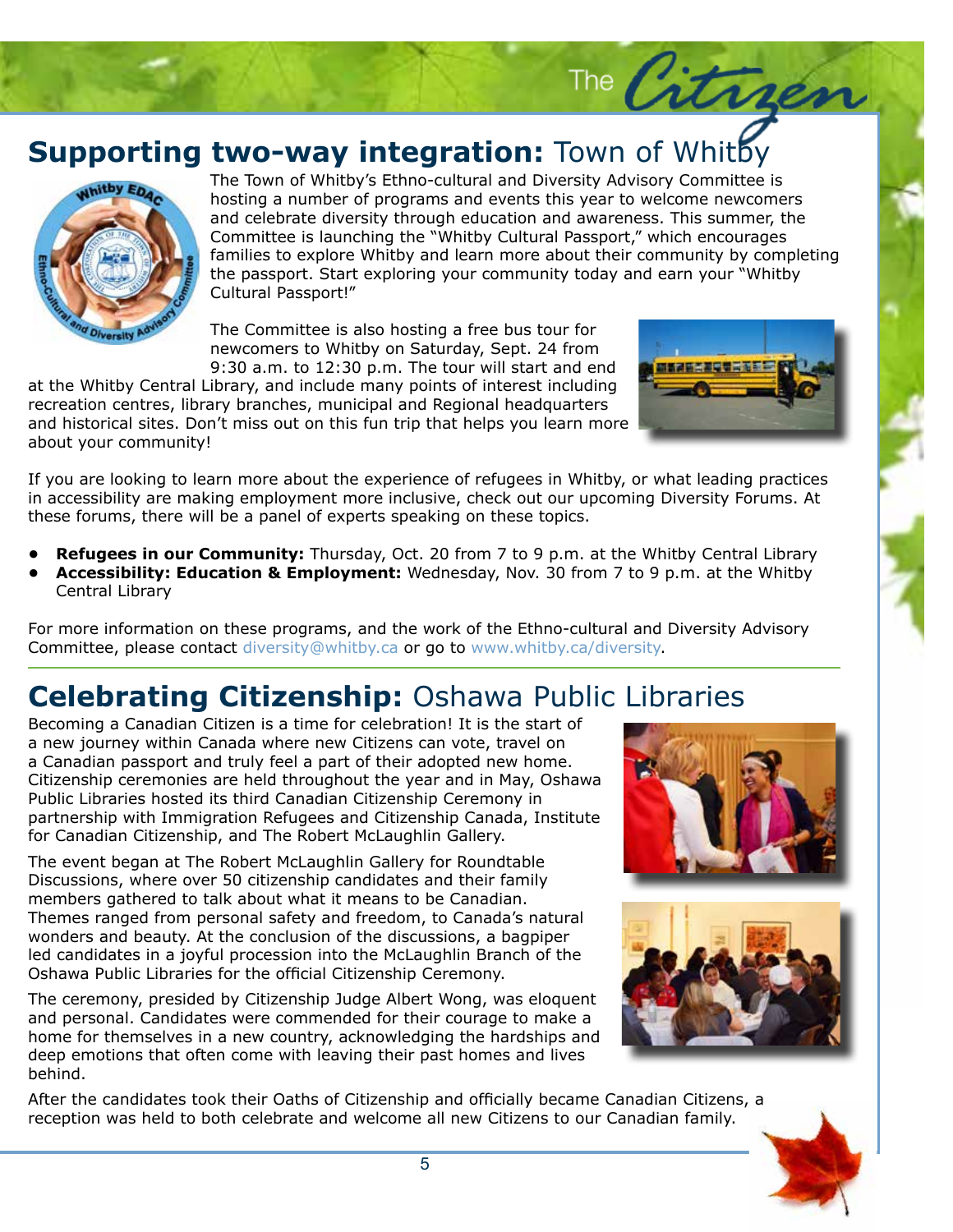#### **Supporting two-way integration:** Canadian-isms and phrases that don't always mean what you think

The Citizen has been around for six years now and one of the articles that always receives positive feedback is the glossary. This is usually the last article we write and it's always fun to try to explain different words and phrases in plain language and we always find that the idioms, the Canadianspecific words and some of the phrases we use in the workplace are actually the hardest to understand if you try to take each word literally. Integrating into the workplace and into a new community is hard; we hope that knowing some of these expressions will help. We've taken our favourite words and phrases from the past few years and are sharing them again, let us know if we've missed any!

*Don't forget your bear bells when you go camping!* Bear bells, are quite literally, small bells that you attach to your backpack or rucksack to scare **Be Bear Aware** away bears. Bears are naturally shy and will stay away from you if you stay away from them!

*Would you like to carpool tomorrow?* Carpool/carpooling refers to people who live near each other and share driving responsibilities to travel to and from the workplace.



*My creepometer is on high!* A 'creep' is an untrustworthy person, an 'odometer' is the mechanism in a car that shows how fast you're driving – the slang term 'creepometer' is your own internal assessment of a person's trustworthiness.

*Could I have a double-double please?* This is a very Canadian slang expression that refers to the type



of coffee most popular at Tim Hortons coffee shops – a medium coffee with two teaspoons of sugar and two servings of cream.

*I thought he was going to drop his Coopers.* Slang for indicating that two people might be getting into a physical fight, comes from hockey where if a player takes off their gloves (made by the firm Cooper) and throws them onto the ice, it signifies that they are going to get into a fist fight with another player.

*We need an extra hand on deck.* Refers to having an extra person around to do general tasks.

*I bought some new flip-flops!* Summer sandals, typically plastic with between-thetoe posts (named for the sound they make when you walk in them!).

*She's a real foodie!* Someone who loves good food.

*You'll need to hit the ground running.* A common phrase meaning to be ready or prepared.

*It's just not cricket!* An old-fashioned British slang phrase meaning that something is not right.

*You should come, it's open mic night!* This is short for open microphone, a social event where the audience participates in the event by singing, telling stories, reading poetry or something similar.

*I had the best Poutine in Montreal!* French-Canadian delicacy of French fries, cheese curds and gravy – yes, gravy! Must be tried!

*I'll need you to quarterback this project.* A slang phrase for planning, leading and taking charge of an event or a task, comes from football where the quarterback is the person who is in charge of telling others on the team the plan for each play.



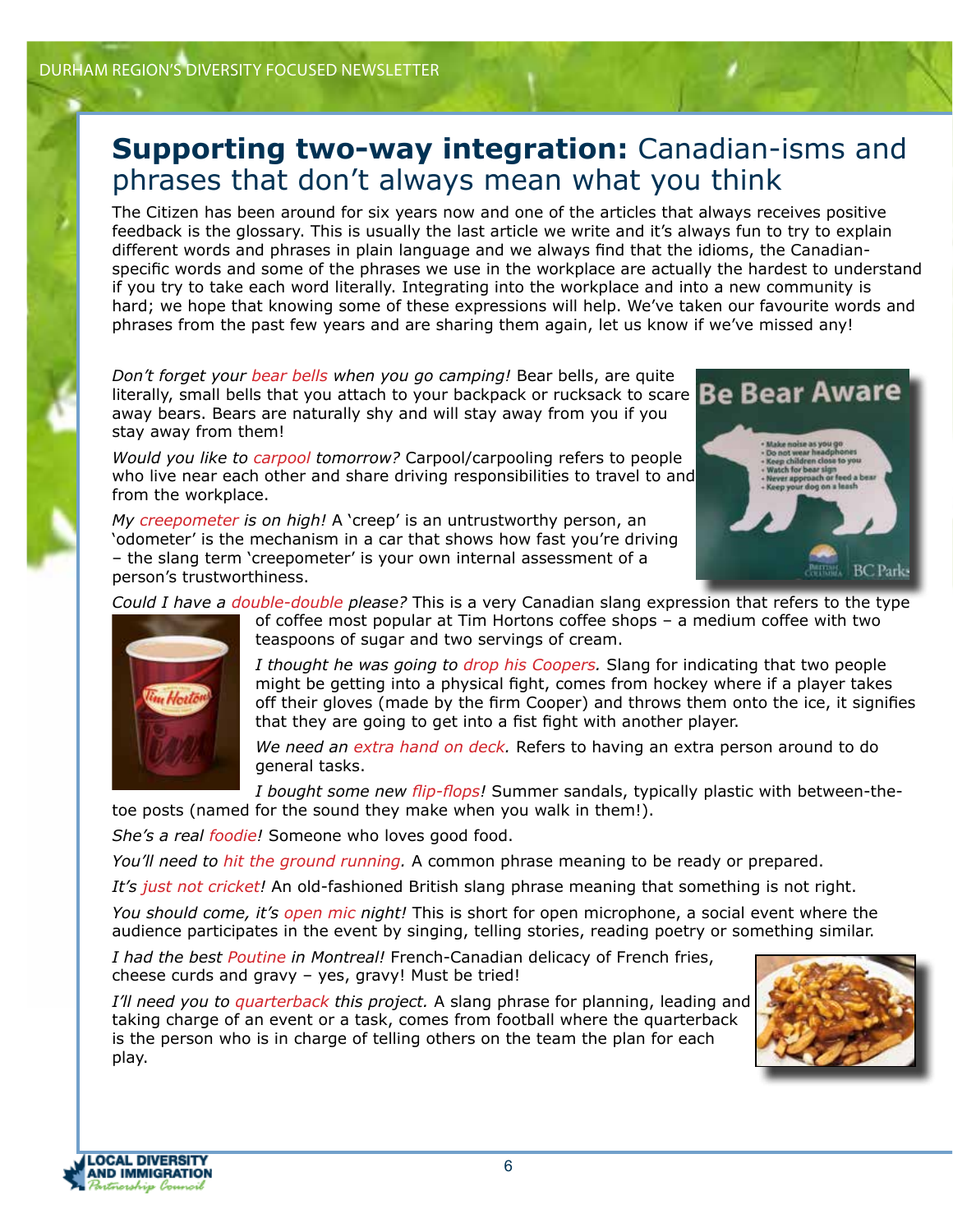

*Did you get everything we need for the s'mores?* The best part of camping! You need two graham crackers, a piece of chocolate and a marshmallow. Put the chocolate on top of one of the crackers. Then you need to roast the marshmallow (preferably on a wooden stick) over a campfire until it's perfectly brown on all sides (i.e. melted just enough) then squash the marshmallow between the two graham crackers (and don't drop the chocolate).

*When we report to the Board, it's important that we are all singing from the same song sheet.* A slang phrase that means that everyone involved

in an event or group is saying, believing and understanding the same thing.

We had a great walk after the snow storm, we made snow angels on the hill. The impression made in fresh snow when you've dropped into it and moved your arms and legs up and down in unison (the

hard part is getting up without destroying the angel!) – usually an activity for children but it's amazing how large some of the angels are!

*It was a great weekend for spring-cleaning!* A colloquialism referring to cleaning, tidying and organizing around the house, garden and garage as the seasons change.

*Could you stick handle this for us?* Slang for leading an event or meeting, comes from how hockey players move the hockey puck across the ice.

*Our favourite thing to do in the early spring is visit a sugar bush.* The area in a forest or on a farm where the sap of certain maple trees is collected and turned into maple syrup (yum!).

*Don't forget your toque, it's cold outside!* A very Canadian expression for a winter woollen hat.

*Summer is great for weekend get-aways.* Leaving home for a weekend somewhere else is VERY popular in the summer, but beware of the 401 at 4 p.m. on a Friday!





The Citrger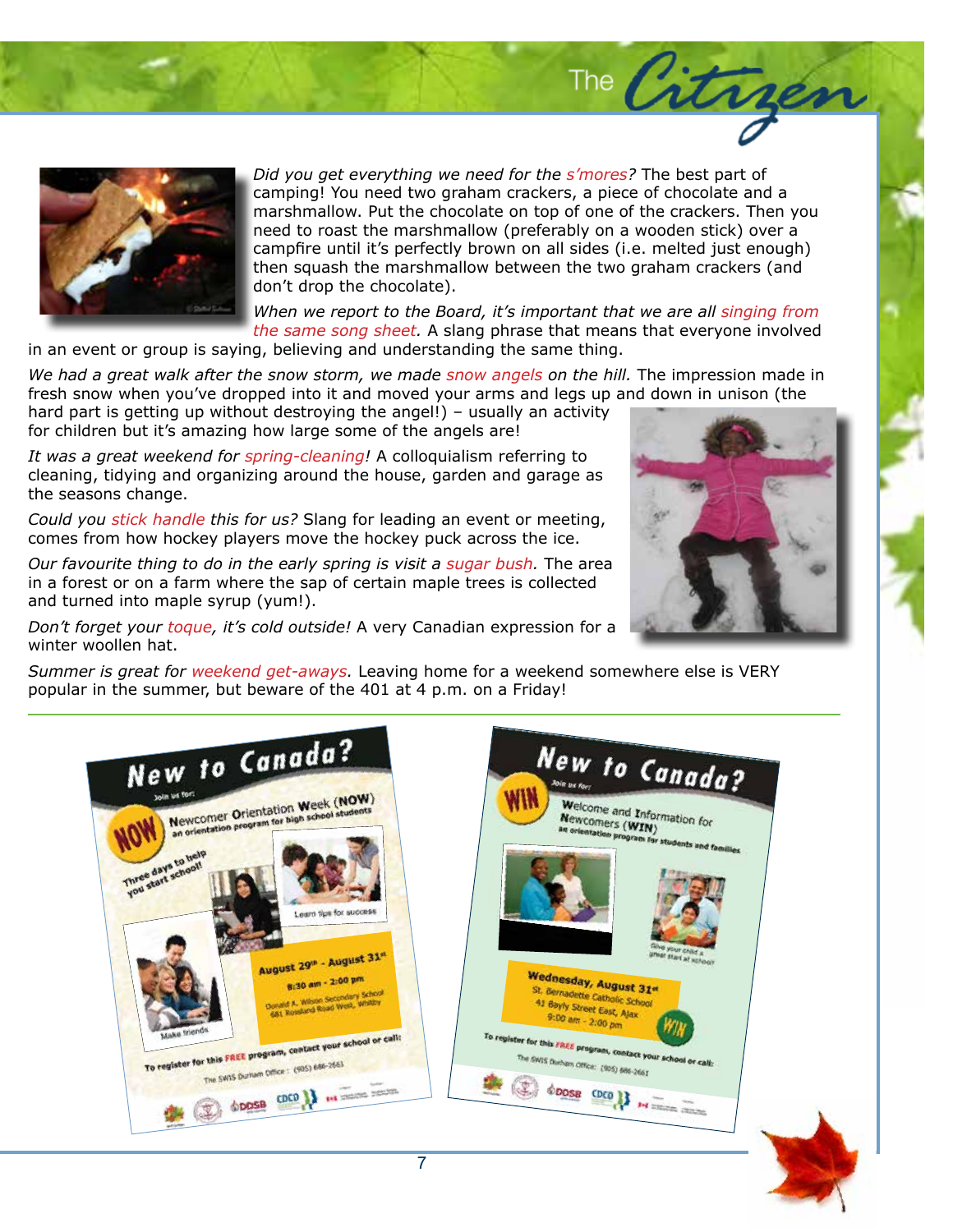#### **Creating cultures of imagination:** Summer reading



Go WILD this summer with your local Durham library and the TD Summer Reading Club!

This summer, be rugged. Be daring. Be adventurous. Be wild! Whether it's outdoors, outrageous or out of bounds, the unexplored is calling. With TD Summer Reading Club books, activities, and an unleashed imagination, you can let go and find your WILD this summer.



Saturday, June 25 is TD Summer Reading Club Day. Starting this day, visit your local library anytime to register your kids for the Club and be a part of lots of fun events. Pick up a kit, which includes a reading journal and exclusive access to the TD Summer Reading Club website www.tdsummerreadingclub.ca.

There are also lots of free programs that your child can be a part of. Check your **library's website for details. Visit** www.durhamimmigration.ca  $>$  Learning  $>$  Library Programs to find the library closest to you.

**Ride for FREE on Durham Region Transit!** Durham libraries have once again partnered with Durham Region Transit (DRT) for the Ride to Read program. Children ages 4 to 13 (up to Grade 8) are eligible to receive a sticker on their library card that will allow them to ride DRT buses free of charge. Children under 10 must be accompanied by a fare-paying adult.



Don't forget, libraries have books for all ages, and in many different languages. Don't hesitate to ask one of the library staff if your local library branch doesn't have children's books in your home language, as they may be able to get them for you from another library. So, don't hesitate! Sign up for adventure, fun and WILD times!



## **Creating inclusive communities:** Age-friendly Durham



The Regional Municipality of Durham is developing an age-friendly community strategy and action plan for Durham Region. In Durham, seniors, like the LGBTQ community and people with disabilities, are valued members of society. Developing inclusivity plans ensure that communities meet and value the needs of everyone.

The Region is undertaking a number of consultation activities to gather feedback on key Regional services, within the context of the World Health Organization age-friendly planning framework. These activities include focus groups, a region-

wide survey, a municipal roundtable discussion and a community forum on Friday, Sept. 30 at Deer Creek Golf and Banquet Facility in Ajax from 10 a.m. to 3 p.m.

The initiative will also include a review of data to create a profile of Durham's senior population, and the development of an interactive map to help residents locate seniors' services throughout Durham Region.

Provincial funding obtained through Ontario's Age-Friendly Community Planning Grant Program has allowed the Region to move forward with more co-ordinated planning, which will help meet the needs of Durham's aging population. For more information, please visit www.durham.ca/AgeFriendly.



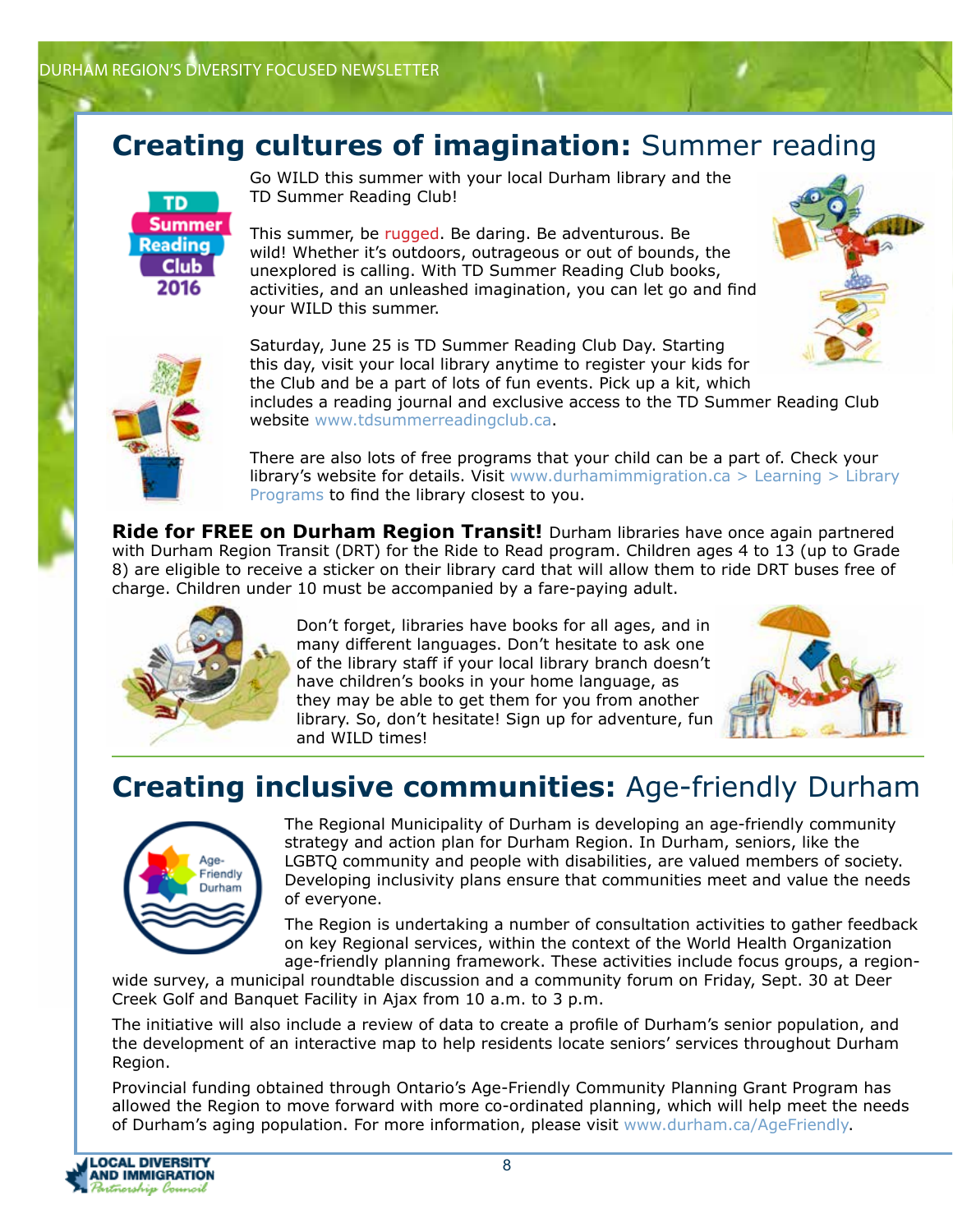#### **Building inclusive communities:** Embracing Diversity, Engaging Our Community Engaging Our Community



The Town of Ajax embraces and values diversity, promoting an engaged,<br>healthy and inclusive community. The Town is strongly committed to equity and diversity through its polities, procedures, service delivery,<br>amenities and employment practices. As the population of Ajax grows and changes, and to ensure the Town is able to respond to the needs of all residents, Ajax Council approved the Diversity and Community Engagement (DACE) Plan in 2010. healthy and inclusive community. The Town is strongly committed to equity and diversity through its policies, procedures, service delivery,

The City

In an effort to continue embracing diversity and engaging our

community, we will be delivering the following initiatives which will respond to the changing needs and  $var\, over \, 0.66$  or  $var\, over \, 0.66$ interests of our residents:

learning as we discuss various aspects or diversity to build an inclusive community. This exclude<br>initiative will be held on Saturday, Oct. 22, 2016 at the Ajax Community Centre in the HMS Banquet<br>Hall. First Municipal Diversity Conference: The goal of this conference is to provide a forum for shared learning as we discuss various aspects of diversity to build an inclusive community. This exciting id, pulvinar quis, eros. Nunc pretium diam eget pede. Curabitur euismod, velit in Hall.

Diversity and Community Engagement Plan - Phase 2: The Town of Ajax values the thoughts and<br>opinions of our residents and community organizations. Understanding, discussion and community Diversity and Community Engagement Plan - Phase 2: The Town of Ajax values the thoughts and building will be the focus as we embark on Phase 2 of the DACE Plan. We look forward to receiving ideas, suggestions and recommendations on ways the Town can enhance community relations and inclusiveness, while embracing our diversity. We want to ensure that our foundations are strong as we continue to be a municipality that values, respects and promotes the various intersectionalities of diversity. Look for more information on Phase 2 of the DACE Plan this July.

For more details, visit www.ajax.ca/ourdiversecommunity.

#### **Celebrating reading and literacy:** Ajax Public Library hosts a Tamil Reading Circle

The Institution of Academic and Fine Arts of Durham and the Ajax Public Library have come together to form a wonderful partnership. This partnership benefits the children of the Tamil community and others by providing them with a program called Tamil Reading Circle. This is the first time something like this has been conducted in a Durham public library. The program was launched in May 2014 with the objective of helping to increase fluency in speaking and comprehension of the Tamil language and culture among Tamil students and others.

The reading circle runs for two hours on the third Sunday of each month at the McLean Community Centre branch library.



Every session includes a themed reading followed by learning Tamil arts and crafts, cultural music or dance and children's yoga. The children enjoy themselves learning new words and working with one another and making new friends. The parents of the children are extremely happy that the Institution and the library are taking the initiative to empower children to learn Tamil in a fun and friendly environment. Teachers from the institution, library staff and many youth volunteers contribute to the success of this program. For more information, visit the Ajax Public Library calendar of events page at www.ajaxlibrary.ca.

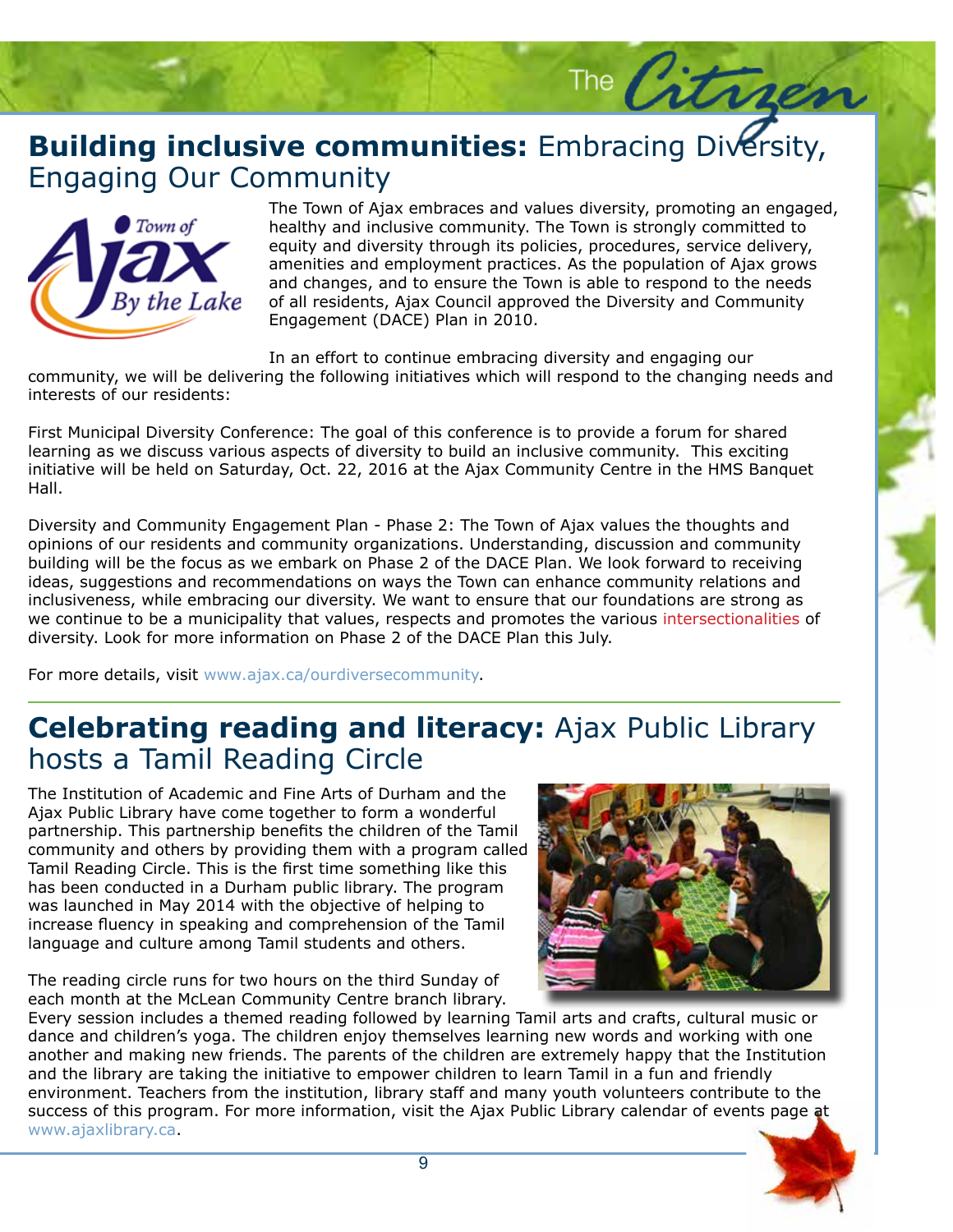

#### **Local Diversity and Immigration Partnership Council:**  Call for a new Member-at-large

The Local Diversity and Immigration Partnership Council's primary purpose is to act as a community advisory body lending direction to the development and execution of a Diversity and Immigration Community Plan for Durham Region that will improve the settlement and integration experience of Durham residents.

Members of the Local Diversity and Immigration Partnership Council (LDIPC) are drawn from diverse sectors of the community, representing agencies, school boards, faith groups, local business groups and the Region. It is recognized that any one member of the LDIPC can and should, when possible, represent more than one sector or organization. Members who can speak on behalf of a number of stakeholders and represent the broadest range of interests and voices are deemed key for the LDIPC. The LDIPC is seeking institutional and civic leadership with a capacity to influence process and change.

#### **The LDIPC is currently recruiting one member from the Faith/Ethnocultural sector.**

#### **Application Process**

Please send a letter detailing your interest in becoming a member of the LDIPC.

#### **Please ensure your letter includes the following:**

- Your full name
- The municipality in which you live
- Your organizational affiliations (if any)
- In addition, please answer the following questions (maximum 250 word response for each):
	- Why you are interested in becoming a member of the LDIPC?
	- How do you think you can contribute to the work of the LDIPC?
	- Which sectors do you represent and how do you influence them?

#### **Applications are due at noon on Friday, July 22.**

Applications should be emailed to *ldipc@durham.ca*. If you do not have access to email, please send your application to the following address:

Local Diversity & Immigration Partnership Council c/o Audrey Andrews 605 Rossland Rd. E. P.O. Box 623 Whitby, ON L1N 6A3

#### **For more information, visit www.durhamimmigration.ca > About > LDIPC**

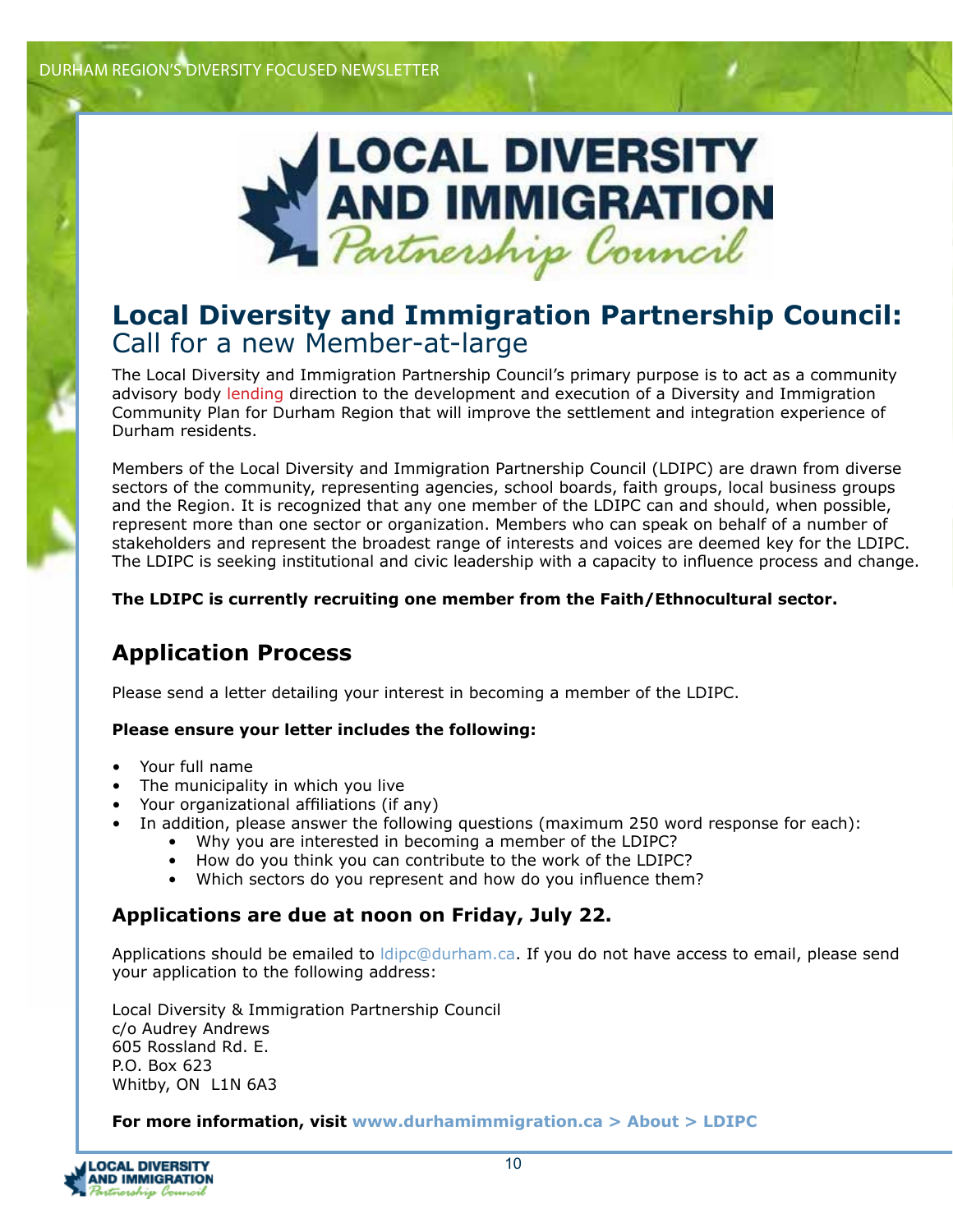## **Welcome Centre Immigrant Services:**<br>Pickering welcomes a new manager Pickering welcomes a new manager

*"Wherever I have lived and travelled overseas, I have experienced a tremendous outpouring of hospitality. I want to show that same generous spirit of welcome to newcomers to Canada, and in particular, those coming to Durham Region."* 

Pam DeWilde first became involved with supporting newcomers to Durham Region through her involvement with the Inter-Church Immigrant Support Group. At that time she also contributed to the Local Diversity and Immigration Partnership Council as the Faith and Cultural Representative. After working as an Employment Counsellor in Oshawa for three years with the Durham Region Unemployed Help Centre (DRUHC), she became immersed in the work on refugee sponsorship. Pam worked for World Renew, a national Sponsorship Agreement Holder, as a Program Associate, assisting sponsorship groups, including groups from Durham Region, submitting

refugee sponsorship applications and preparing for the arrival of newcomers from Syria and other areas of conflict and displacement. Pam is pleased to rejoin DRUHC in a new role, as Welcome Centre Manager - Pickering.



Story Headquarter (1986)<br>Story Headquarter (1986)<br>Story Headquarter (1986)

She is motivated by a strong desire to make Durham Region a welcoming and inclusive place for newcomers along with their families and friends.

The Citre

For more information on the Welcome Centre Immigrant Services, both in Pickering and in Ajax, visit www.welcomecentre.ca.

## **Glossary**

**Accessibility -** changes made to plans, procedures or equipment to ensure that a person with a disability can achieve the same things that a person without a disability can

**Accommodated -** when the needs of a person (with or without a disability) are met

**Authentic selves** - the real person without hiding any aspect of who they are

**Cavities** – holes in teeth that can cause pain and discomfort, usually these are filled with a special mixture by a registered dentist to fix the tooth

**Check-ups** – a visit to a health care provider (doctor, dentist or nurse) to see if a person is well and healthy

**Displacement** – when someone is forced to leave their home against their will, usually as a result of war or a natural disaster

**Intersectionalities** – the many ways that each of us is unique, the many parts of who we are as individuals that create that uniqueness

**Jenga** – a game where players attempt to remove the highest number of blocks of wood from a tall structure made of the smaller blocks, the player who causes the entire structure to collapse loses the game

**Kick-off** – the start of something

**Lending** – providing or giving something

**Outpouring** – the reaction of a group or community to something dramatic or emotional

**Resonated** – when a person understands something at a deep, emotional or intellectual level

**Rugged** – tough

**Scaling** – in the case of a visit to the dentist, this involves a dental hygienist removing tartar from teeth with a metal tool

**Start-ups** – a new business/businesses